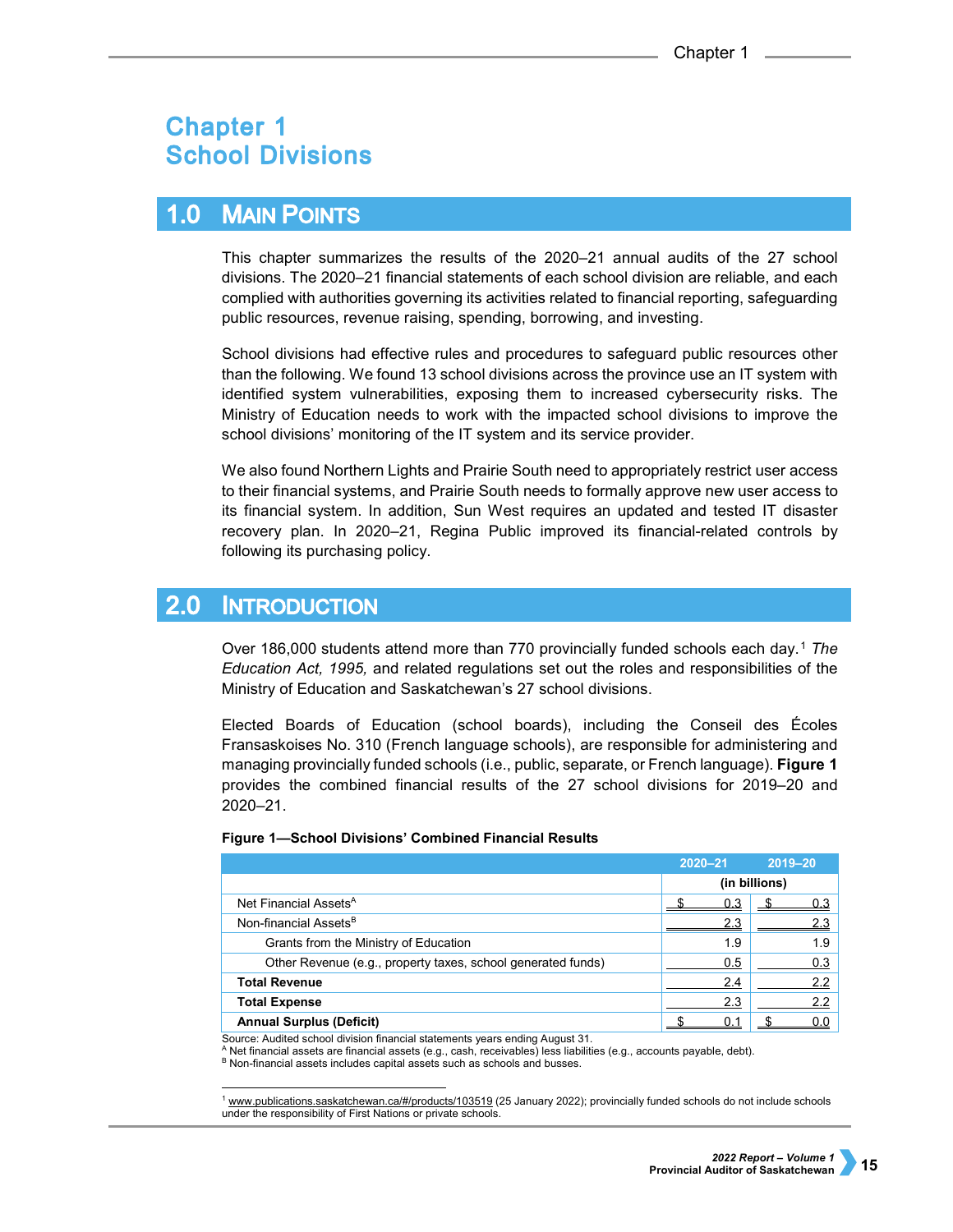#### **AUDIT CONCLUSIONS**  $3.0<sub>1</sub>$

Our Office worked with appointed auditors to carry out the annual integrated audits of the school divisions. We followed the framework in the *Report of the Task Force on Roles, Responsibilities and Duties of Auditors*. See **Appendix 2** in this Report for the name of each school division and its appointed auditor.

**In our opinion, for the year ended August 31, 2021, we found, in all material respects:**

- **Each school division had effective rules and procedures to safeguard public resources except for the matters reported in Section 4.0**
- **Each school division complied with the following authorities governing its activities related to financial reporting, safeguarding public resources, revenue raising, spending, borrowing, and investing:**

*The Education Act, 1995 The Education Regulations, 2019 The School Division Administration Regulations The Government Service Organizations (Provincial Sales Tax) Remission Regulations The Education Property Tax Act*

*The Financial Administration Act, 1993* (section 38) *The Pension Benefits Act, 1992* (section 44) *The Pension Benefits Regulations, 1993* (section 38) *Pension Benefit Standards Regulations, 1985*  (Canada) (sections 9[1], 11[1])

# **The financial statements of each school division are reliable**

We used standards for assurance engagements published in the *CPA Canada Handbook—Assurance* (including CSAE 3001 and 3531) to conduct our audit. We used the control framework included in COSO's *Internal Control—Integrated Framework* to make our judgments about the effectiveness of each school division's controls. The control framework defines control as comprising elements of an organization that, taken together, support people in the achievement of an organization's objectives.

As school divisions' expenses consist primarily of payroll and other goods and services, each audit included examining processes for preparing and processing payroll, and ordering, paying for, and receiving goods and services. Also, as each school division uses IT systems to operate, audits included examining school divisions' processes to safeguard financial-related IT systems and data.

#### **KEY FINDINGS AND RECOMMENDATIONS BY AGENCY**  $4.0$

#### $4.1$ **Improved Monitoring of IT Service Provider Needed**

School divisions are not adequately monitoring a key financial IT system and the related service provider. Thirteen school divisions across the province use a key financial IT system with identified system vulnerabilities, exposing them to increased cybersecurity risks.[2](#page-1-0)

<span id="page-1-0"></span><sup>&</sup>lt;sup>2</sup> Cybersecurity risks include risk of loss or theft of confidential information or damage/failure of an IT system. Common threats include ransomware, viruses, worms, spyware, and phishing attacks.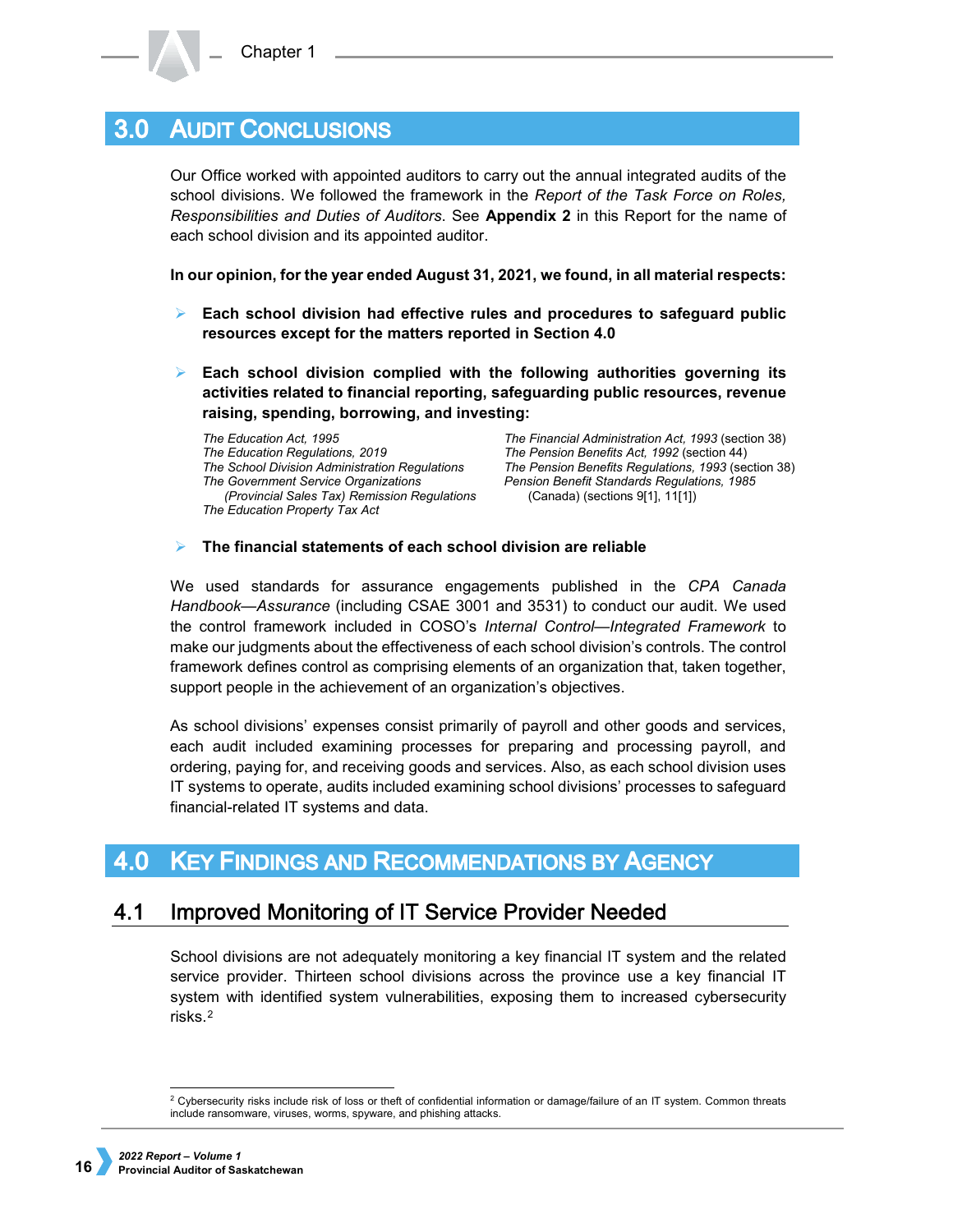Audit testing performed at several school divisions identified a key IT system with outdated software. Outdated software increases the presence of security vulnerabilities, which makes agencies more susceptible to cyberattacks (e.g., theft of confidential information, ransomware attacks).<sup>[3](#page-2-0)</sup> We found 13 school divisions across the province use this outdated software at August 2021.

A third-party service provider manages the IT system. School divisions remain responsible for managing risks associated with their IT systems and data. Better monitoring of the IT system and the service provider could help school divisions to identify risks (e.g., security vulnerabilities) and know when to work with the service provider to mitigate identified risks.

As almost half of the province's school divisions use this IT system and service provider, there is an opportunity for the Ministry of Education to work with the impacted school divisions to improve the monitoring of the IT system and the service provider (e.g., require standard security monitoring reports from the service provider). Obtaining the necessary information (e.g., end-of-support dates) from the service provider could help the Ministry and each school division to assess the risks to make effective decisions.

**1. We recommend the Ministry of Education work with impacted school divisions to establish a process to monitor the key financial IT system and the IT service provider.**

## 4.2 Northern Lights School Division No. 113—User Access Not **Appropriately Restricted**

Northern Lights School Division No. 113 has not appropriately restricted users' access to its financial system.

Audit testing found that some business users have privileged access (e.g., ability to grant user access and change their own user access) to the financial system. Good practice would assign the responsibility to change business user access to someone independent of financial processes.

Not appropriately restricting privileged access to the financial system increases the risk of staff obtaining inappropriate access (e.g., incompatible purchasing duties) to the financial system and making inappropriate transactions within the financial system.<sup>[4](#page-2-1)</sup>

**2. We recommend Northern Lights School Division No. 113 appropriately restrict user access to its financial system.**

## $4.3$ **Prairie South School Division No. 210-User Access Not Appropriately Restricted or Approved**

Prairie South School Division No. 210 has not appropriately restricted users' access to its financial system. Prairie South also does not have a process for approving and granting new user access to its financial system.

<sup>&</sup>lt;sup>3</sup> Security vulnerabilities provide hackers the ability to exploit known data bugs or weaknesses to adversely affect programs, data, computers or a network.

<span id="page-2-1"></span><span id="page-2-0"></span><sup>4</sup> Incompatible purchasing duties include initiating purchases, receiving goods or services, approving invoices for payment, and adding suppliers to a financial system.